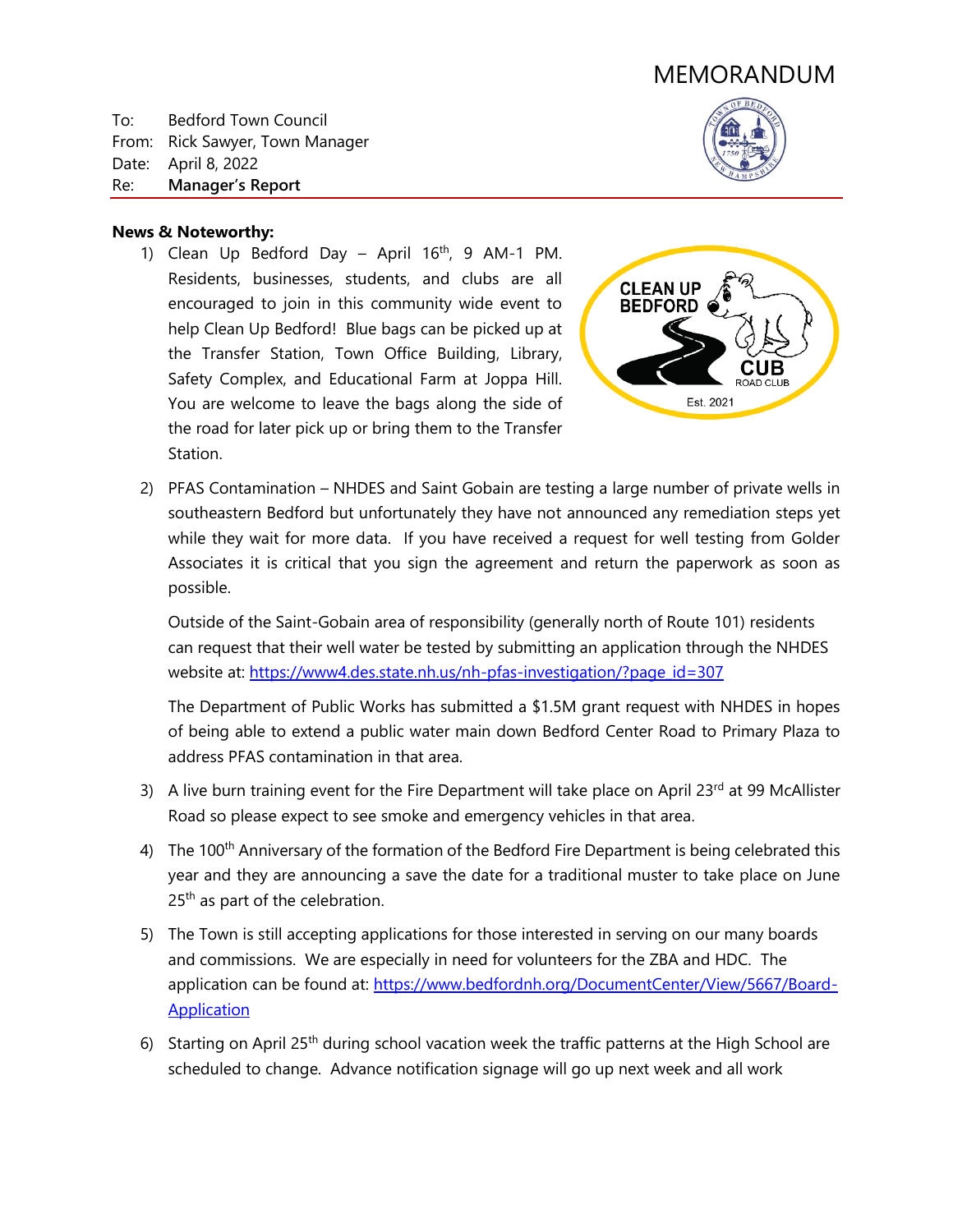necessary for the change is scheduled to be completed for the students return to school on May  $2<sup>nd</sup>$ . There may be limited access to the school and delays during the work.

7) Registration for Camp Witzel summer camp and other summer camp programs are now open and information is available through the Recreation page of the Town Website <https://bedfordnh.myrec.com/info/activities/default.aspx?type=activities>

## **Project Updates:**

- 1) Security System Upgrades The project remains ongoing and is nearing completion. The Library should be fully operational in the next week. Staff training will be completed as the buildings are ready to swap over to the new systems.
- 2) Fire Department Vehicles The long awaited new ladder truck remains on schedule for delivery in June. The Squad is scheduled to arrive in October. Unfortunately our ambulance delivery has been pushed back until spring of 2023.
- 3) Audit The financial audit for 2021 will continue with the four days of in office review April 11- 14 and staff will follow up with any requested materials over the next few weeks in anticipation of a completed audit in mid-May.
- 4) Personnel Christopher Anton has started as the new Highway Superintendent. Chris comes to us from the Town of Milford where he served in a similar position and has had a long municipal career as a former police officer and firefighter. There are currently 3 openings and 1 other is out on extended leave in the Highway Department. I am happy to announce that Firefighter Keith Culligan has achieved his Paramedic certification. The Police and Fire Departments are fully staffed except for the positions approved at town meeting and two firefighters who are out on extended leave. The Deputy Town Clerk position is vacant which can only be filled by Bedford residents. Those interested should contact the Town Clerk for more information. Applications are being accepted for Payroll Accounting Clerk, Truck Drivers, BCTV Broadcast Production Coordinator, Police Officer, and part time Library Clerk, Transfer Station Attendant, Summer Camp Councilor, Lifeguard, and Library Page positions.
- 5) Collective Bargaining Agreements Initial meetings are scheduled with the Fire and DPW unions for the last week in April.

### **Events:**

- April 10 Cinema Sunday, "High Noon", 1:30-4:30 PM, Bedford Library. Please register in advance on the Library website.
- April 16 Clean up Bedford Spring Event, 9 AM 1 PM.
- April 17 Library closed for Easter.
- April 30 National Prescription Drug Takeback Day, Bedford Safety Complex, 10 AM – 2 PM.



May 29 – Police Department Bicycle Rodeo at the High School, 10:00 – Noon